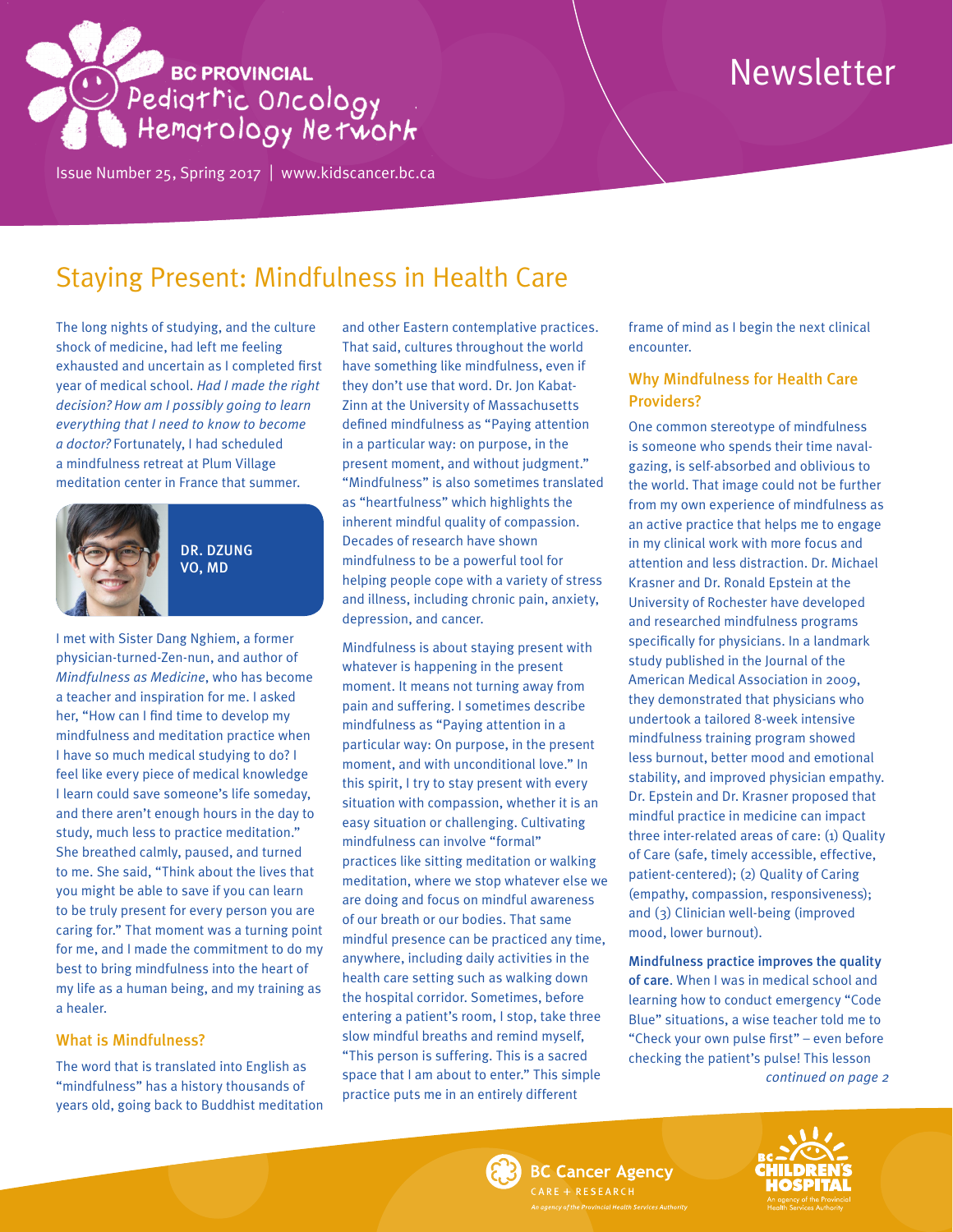#### *Staying Present continued from page 1*

has stuck with me throughout my medical training and practice. I've found that when I am calm, centered, and fully present, I'm able to think the most clearly, see what is really happening, and make better decisions. On the other hand, when I am feeling rushed or inattentive or highly stressed, I'm more likely to miss important clinical information or make mistakes. When I'm mindfully aware of my stressed-out mental and physical state during my work day, I try to take a moment to breathe and center myself, so I can better attend to the patient or situation in front of me.

Mindful practice improves the quality of caring. Sometimes lost in our high-tech, intervention-focused health care system is the ancient healer's art of compassionate and empathic communication with patients. Master clinicians know, however, that earning trust and effectively caring for patients who are experiencing serious

illness requires a high level of compassion – the capacity to face, stay present with, and relieve, suffering. A trusting and compassionate clinical relationship is necessary for optimal communication and care. Moreover, the mindful providers<br>will heal the world "bedside manner" of the clinician has an enormous impact on how patients experience illness and healing.

One of the most powerful (and challenging!) of mindfulness practices is mindful communication. When I'm listening mindfully to a young person or family, instead of interrupting or forcing through my own agenda, my primary intention is to be present with them. I want to really hear what they are saying, to attend to what they are experiencing emotionally, and allow them to feel fully heard and understood. When I am speaking mindfully, I bring a heightened awareness to what I am saying, in the moment that I am saying it, with the primary intention

of generating compassion and relieving suffering. In my experience, I've found that the practice of mindful communication has helped me to manage some extremely difficult situations with youth and families in crisis, and to defuse and de-escalate conflicts in the health care setting.

Mindful practice improves clinician wellbeing. Studies have shown that almost 50% of physicians experience significant symptoms of burnout at some point in their careers, and are at significantly increased risk for suicide and substance abuse *continued on page 3*

#### **Resources**

For me, developing my mindfulness practice has become a lifelong path full of joy and reward. Those new to mindfulness might enjoy Dr. Jon Kabat-Zinn's *Mindfulness for Beginners*, or Thich Nhat Hanh's *The Miracle of Mindfulness*. Dr. Ronald Epstein's *Attending: Medicine, Mindfulness, and Humanity* is a masterpiece that makes the case for bringing mindfulness into the practice of health care. That said, reading about mindfulness is no substitute for experiencing

it yourself, with the guidance of a skilled and experienced teacher. I recommend taking an eight-week Mindfulness-Based Stress Reduction (MBSR) workshop http://mbsrbc. ca/ or a mindfulness course or retreat tailored to health care providers. For those interested in mindfulness for teens, I offer my website http://mindfulnessforteens.com/ and my book *The Mindful Teen: Powerful Skills to Help You Handle Stress One Moment at a Time. —* Dr. Dzung X. Vo

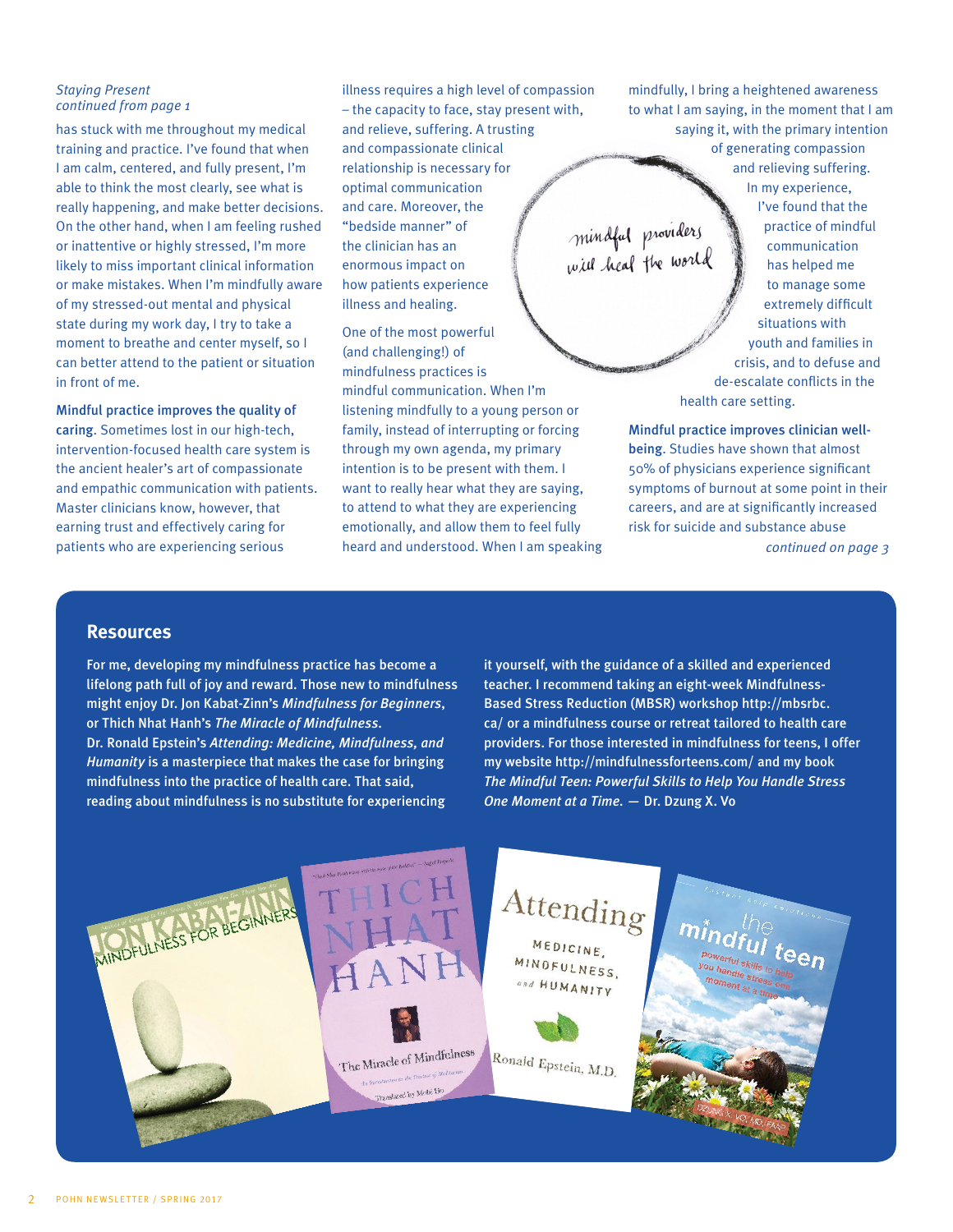## Patient/Parent Advocate- Oncology/Hematology/BMT Program

My name is Suzanne Dunbar and I am so honoured to have the position of Patient/ Parent advocate for families in the



**SUZANNE DUNBAR** 

Oncology/Hematology/BMT program at BC Children's Hospital (BCCH). As a past oncology parent for 6 1/2 years, I know

firsthand the challenges that families face. It is comforting for parents to speak with someone who has been where they are now. I describe my job as being a bridge between patients/ parents and the health care professionals. I advocate for patient's and family's needs and am the liaison between parents and the health care team to develop and nurture a cohesive and collaborative relationship. Also, I am the voice of patients and families when they have concerns or questions which I then can provide feedback to our team. I work closely with

the psychosocial team to best determine a family's needs and then direct them to resources for support. I organize Teen and Family programs throughout the year. Along with our recent partner organization, Power To Be, we collaborate on 3-4 trips per year for the Teen Adventure program to places like Whistler and Tofino. About 10-12 teens participate in each trip. Siblings are welcomed if spaces are available. Two medical staff from the Oncology/ Hematology program volunteer their services. Each trip is 4-5 days long and

usually happens in the spring, summer and early fall. Here is a quote from one of our teens who attended a trip:

*"I really enjoyed the activities but my most memorable time was the last night when everyone stayed in the loft and talked. The bonding and sharing of feelings and emotions was honestly the rawest yet healing experiences in my whole life"*

To hear this from teens shows me the importance of these trips. For families, I organize events such as rock climbing,

> theatre tickets, and invite speakers to discuss topics such as taxes, social media and nutrition for parents. Various topics and speakers are arranged based on the needs of parents and caregivers. Each event has been attended by 8-10 families. These events bring patients and families together and provide a relaxed venue to get to know one another and share their experiences. All of these events are supported by the generous donors from Balding for Dollars. I am thrilled to be a part of the Oncology/ Hematology/BMT care team!

# **D** Power to be **BELONGS** SINCE 1998 | POWERED IN VICTORIA AND VANCOUVER, CANADA

*Staying Present continued from page 2*

compared to their peers. This is hardly a surprise given the pace and pressures of the modern health care environment. Adding to this, we are confronted with pain and suffering among people we serve, on a daily basis, and to a degree that is hard to imagine for most of our non-medical family and friends. These experiences put us at high risk for "secondary trauma." If we do not know how to handle these experiences wisely, we risk "absorbing" them physically and psychologically, which degrades our physical and mental health, and impairs our ability to be at our best in our clinical work and in our lives.

For me, mindfulness practice is a powerful tool for me to take care of myself, and to increase my own resilience. When I practice mindful walking on the way to work, I can let go of my anxious "to-do" list for the day, and arrive more refreshed and alert. When I practice sitting meditation after the death of one of my patients, I hold my heart in my hands, breathe with self-compassion, and allow myself to experience, and let go, of whatever emotions are arising in me in that moment. This allows me to continue serving as effectively as I am able to.

As clinicians and healers, our clear and compassionate presence is one of the greatest gifts that we can offer to our patients – just as much as our scientific knowledge and our technical skills. We have the opportunity to tap into, and strengthen, this capacity through the practice of mindfulness. Mindful providers will heal the world.

#### Dr. Dzung X. Vo, MD

Clinical Associate Professor, Division of Adolescent Health and Medicine Department of Pediatrics, BC Children's Hospital and University of British Columbia